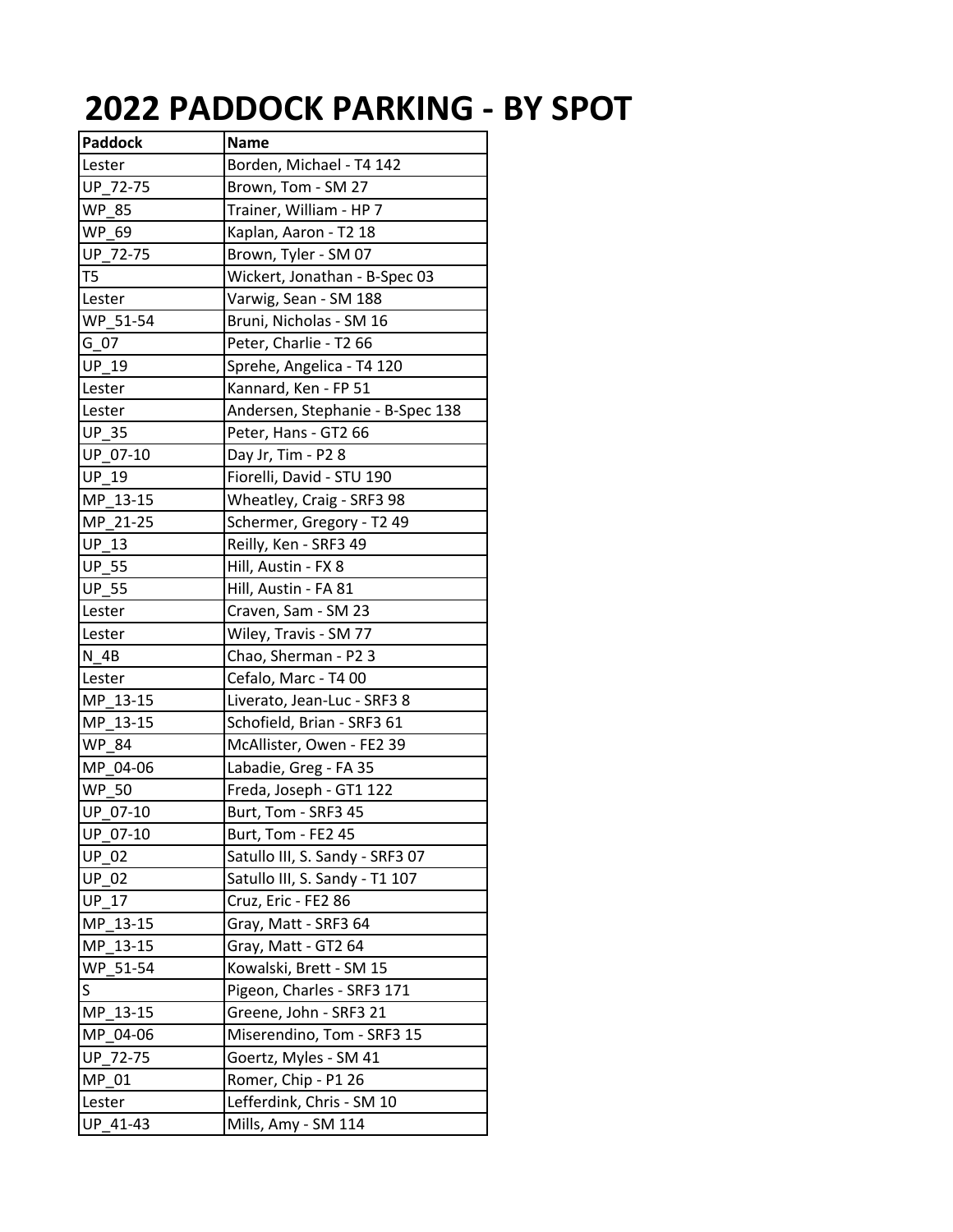| UP 41-43        | Mills, Amy - STL 37         |
|-----------------|-----------------------------|
| WP 73           | Hines, Rob - T3 41          |
| UP 07-10        | Shrader, Caleb - SRF3 99    |
| UP 07-10        | Shrader, Caleb - FE2 99     |
| UP 72-75        | Smith, Senter - SM 55       |
| UP_07-10        | Acker, TJ - SRF3 62         |
| UP_07-10        | Acker, TJ - FE2 62          |
| MP 04-06        | Stewart, Doug - SRF3 71     |
| MP 04-06        | Acker, Trevor - SRF3 161    |
| MP 13-15        | Monroe, Scott - SRF3 00     |
| WP_51-54        | Drago, Jim - SM 2           |
| UP 07-10        | Devenport, Jim - P1 23      |
| Lester          | Baratta, Vinnie - SM 58     |
| Lester          | Curlee, Mark - SM 63        |
| WP_51-54        | Vento, Marcos - SM 112      |
| UP_07-10        | Milletti, Umberto - SRF3 34 |
| UP_26           | Szyjakowski, Ryan - T3 09   |
| <b>CP 06A</b>   | Toombs, Kelly - SRF3 36     |
| WP 51-54        | Pardus, Preston - SM 42     |
| MP 09           | Burns, Theodore - FF 81     |
| CP 07A          | Styczynski, William - FV 21 |
| <b>WP_80</b>    | Chan, Derek - T3 86         |
| G 04-06         | Case, Greg - P19            |
| WP 63           | Collins, Jonathan - FA 27   |
| MP 04-06        | Marino, Paul - SRF3 14      |
| MP 04-06        | Marino, Paul - FE2 44       |
| G 03            | Smart, J.R. - FA 09         |
| MP 04-06        | Fogg, Steve - SRF3 121      |
| CP_06A          | Clark, Robey - SRF3 53      |
| CP 09B          | Regan, Matt - AS 80         |
| UP 41-43        | Gregg, Whitfield - STU 171  |
| UP_41-43        | Gregg, Whitfield - SM 171   |
| WP 70-72        | Vanacore, Todd - SRF3 119   |
| WP 70-72        | Vanacore, Todd - P1 19      |
| MP 01           | Alexander, Lee - P1 48      |
| UP 66-70        | Fox, Michael - B-Spec 195   |
| MP<br>$16 - 20$ | Sak, Bobby - SRF3 19        |
| MP_21-25        | Snyder, John - T2 17        |
| <b>WP 79</b>    | Tucker, Don - EP 8          |
| $CP_13H$        | Jondal, Steven - F5 38      |
| <b>UP 32</b>    | Ruehlow, Dave - GT1 31      |
| WP 79           | Grant, Richard - GT1 30     |
| N 1A            | Anderson, Jonathan - GT2 71 |
| MP 21-25        | Herb, Thomas - GT2 161      |
| UP_51           | Gigliotti, Lou - GT2 28     |
| T <sub>5</sub>  | Fox, Tyler - SRF3 9         |
| S               | Claucherty, Justin - SRF3 7 |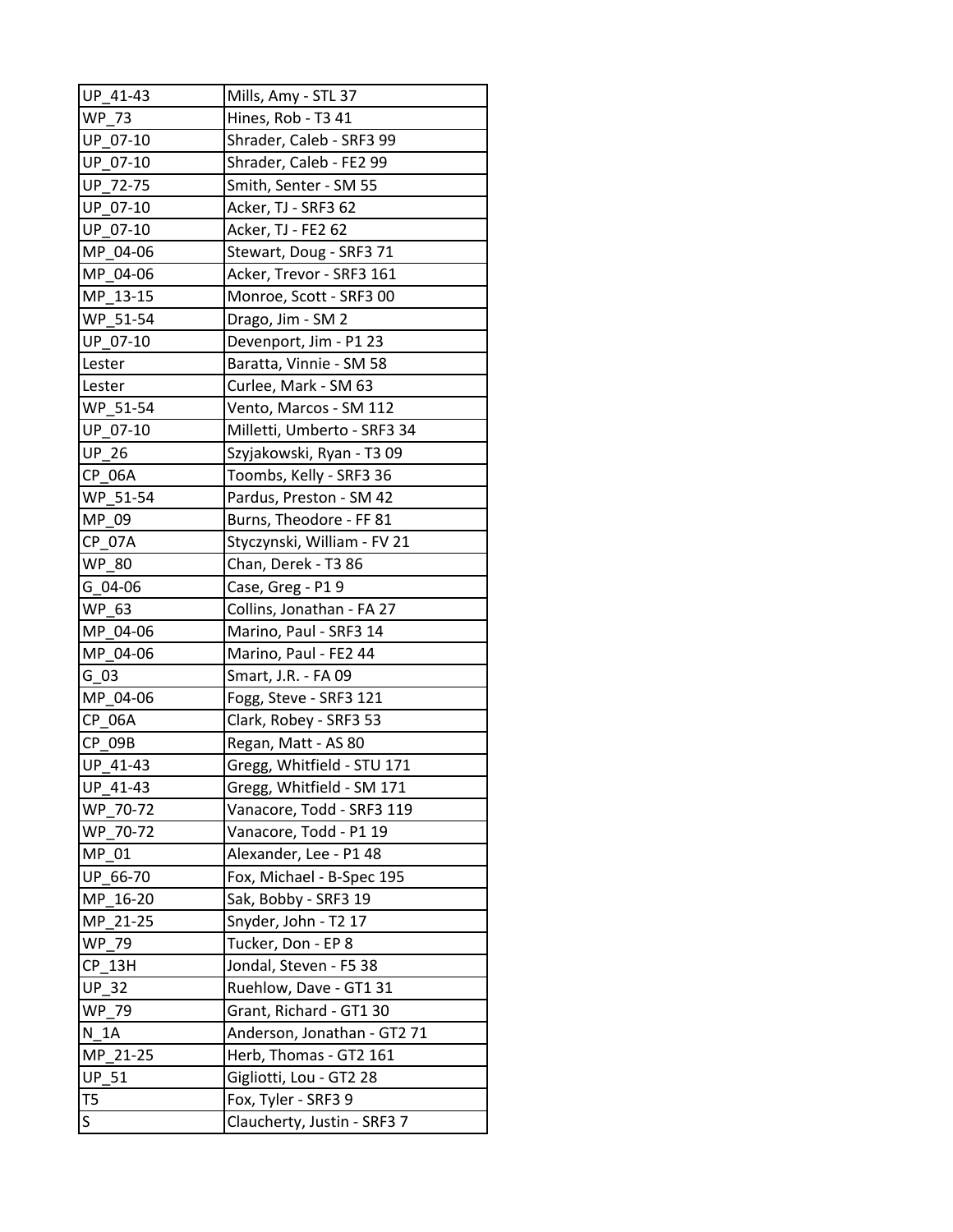| G 08               | Collins, Bill - T2 63            |
|--------------------|----------------------------------|
| $W_0$ 05-06        | Sanda, Scott - GT2 75            |
| $W_0$ 05-06        | Sanda, Scott - SRF3 75           |
| CP 13D             | Kittleson, Maxwell James - STL 9 |
| <b>UP 20</b>       | Blaser, Greg - STL 58            |
| T14 15-16          | Collins, Brandon - SM 144        |
| <b>CP 10F</b>      | Stefanelli, Tazio - FF 23        |
| <b>UP 12</b>       | Stern, Marc - FC 51              |
| $G_0$              | Keacher, Jeff - FA 31            |
| WP 65              | Fershtand, David - GT1 05        |
| MP 13-15           | Mead, B. Doug - SRF3 3           |
| T14 07-08          | Yahn, Dave - SRF3 29             |
| <b>UP 60</b>       | Barr, Scott - SRF3 149           |
| UP 72-75           | Bratz, Nico - SM 141             |
| T14 14             | Fryer, Kevin - T4 98             |
| $G_12$             | French, Brian - P1 45            |
| G 13               | French, James - P1 46            |
| G 13               | French, James - FA 41            |
| MP_04-06           | Tipton, John - SRF3 23           |
| <b>UP 64</b>       | Nelson, James E - SRF3 41        |
| <b>UP 38</b>       | Reupert, Mike - P2 7             |
| Lester             | Steyn, Danny - STL 91            |
| Lester             | Steyn, Danny - SM 39             |
| WP 61              | Stretch, Logan - SM 97           |
| $G$ 10-11          | Walbran, Jack - F5 67            |
| <b>WP 74</b>       | Gaver, Justin - STL 67           |
| <b>UP 65</b>       | Reeder, Craig - SRF3 66          |
| CP_13G             | Greening, Darrel - F5 03         |
| CP_07C             | Sorg, Greg - SM 71               |
| <b>UP 60</b>       | Martin, Jason - F5 78            |
| MP 04-06           | Hope, Tom - FC 10                |
| $\overline{UP_15}$ | Nazario, Jorge - STU 165         |
| <b>UP 15</b>       | Nazario, Jorge - GT2 165         |
| W 05-06            | Pesch, Michael - SRF3 73         |
| Lester             | Said Jr, Boris - SM 133          |
| <b>WP 58</b>       | Miller, Jason - P10              |
| UP_39              | Colburn, Richard - P2 97         |
| $CP_10B$           | Kaster, Steve - B-Spec 64        |
| N 2A               | Weida, James - F5 22             |
| N 3A               | Porter, Ralph - T4 32            |
| <b>UP 52</b>       | Nesbitt, Bruce - GT2 50          |
| <b>WP 55</b>       | Lilly, Cooper - SM 69            |
| UP_58              | LoGiudice, John - T3 73          |
| $G_04-06$          | Fleck, Dudley - FA 74            |
| <b>UP 47</b>       | Trumbo, Jay - SM 20              |
| S                  | Schaafsma, Christopher - HP 120  |
| Lester             | Kaufman, William - SM 177        |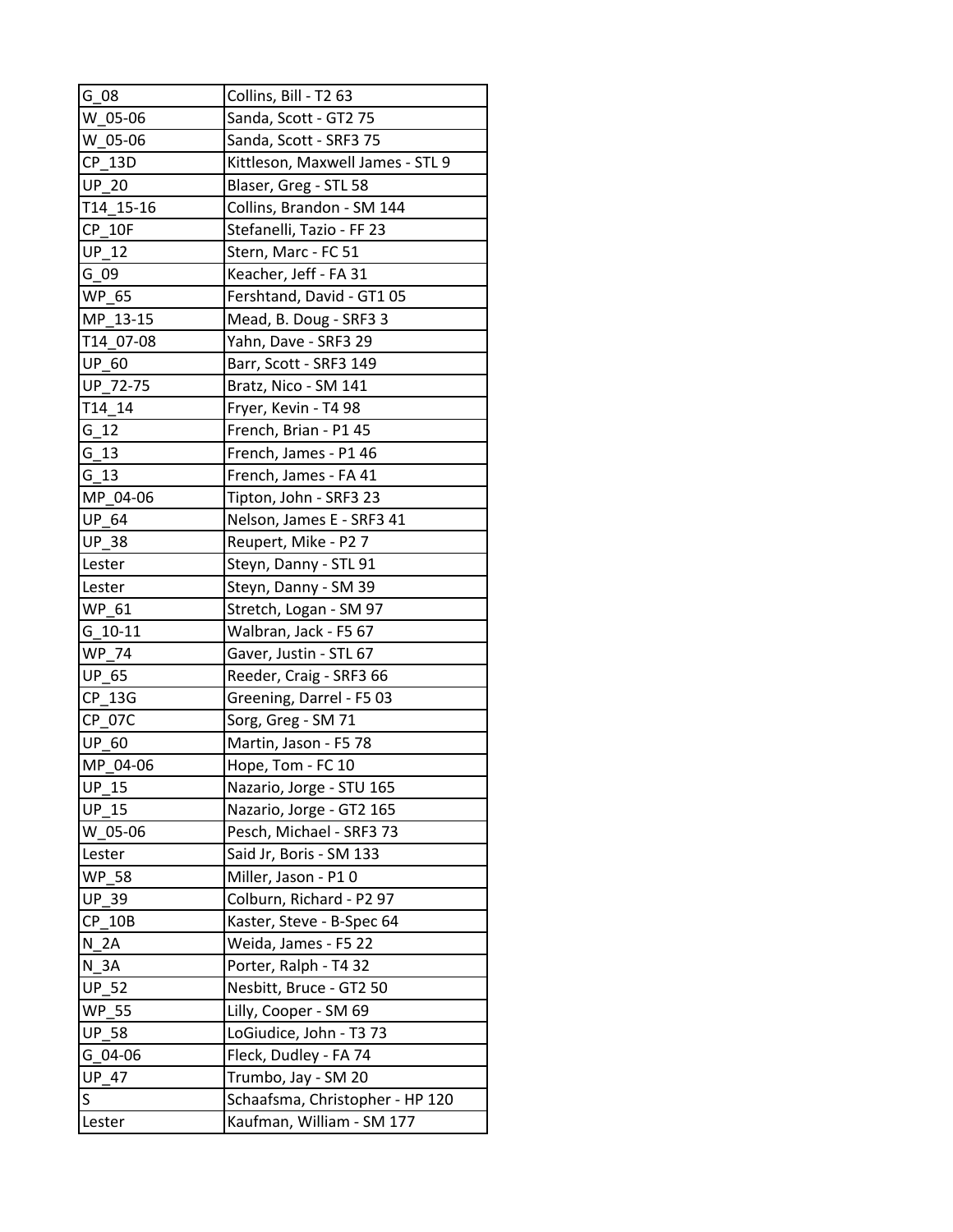| MP_02-03      | Elder, John - STL 21            |
|---------------|---------------------------------|
| $CP_10C$      | Elli, Rocky - T1 20             |
| Lester        | Trinder, David - STL 139        |
| Lester        | Trinder, David - SM 139         |
| <b>UP 37</b>  | Schreyer, Tim - EP 38           |
| $N_3F$        | Boatright, G.S. (Chip) - GTX 70 |
| WP_67         | Bender, Daniel - GT2 36         |
| UP 07-10      | Booth, Bill - SRF3 57           |
| UP_53         | Pintaric, David - GT1 57        |
| <b>WP 57</b>  | Tatman, Hunter - FC 22          |
| <b>UP 48</b>  | Fauza, Mauro - FC 55            |
| UP 66-70      | Rouse, Carey - B-Spec 46        |
| CP 08G        | Thomas, Connor - SM 125         |
| N 3G          | Sparks, Jack - FP 9             |
| WP 62         | Fallucca, Nicholas - STU 23     |
| <b>WP 78</b>  | Kossof, Alan - T2 22            |
| UP 07-10      | Perra, Andre - SRF3 77          |
| MP 16-20      | Sanda, Connor - SRF3 74         |
| $UP_21$       | Jago, Kelton - FE2 29           |
| <b>UP 40</b>  | Piekarczyk, Rob - B-Spec 99     |
| MP_21-25      | Boden, Joe - T2 45              |
| W 11          | McDermid, Andrew - AS 24        |
| <b>CP 07F</b> | Cichon, George - GT3 39         |
| <b>UP 16</b>  | Froh, Michael - FP 72           |
| $MP_10-12$    | Hollowell, Amy - FE2 37         |
| MP 02-03      | Elder, Nolan - SRF3 48          |
| G 04-06       | Forrer, Steve - FA 84           |
| WP 64         | Egeland, Robbie - FX 06         |
| <b>WP_56</b>  | Ellis, Aaron - F5 43            |
| <b>CP 07B</b> | Varacins, Michael - FC 65       |
| W 10          | Snyder, William - STL 27        |
| MP 07-08      | Snyder, Mark - SRF3 127         |
| N 4A          | Smyczek, Steve - T3 7           |
| WP_75         | Nunes, Clark - T1 79            |
| N 4C          | Gutile, Ryan - SM 116           |
| Sargento      | Whitston, Ron - FV 5            |
| CP 04D        | Stewart, Calvin - F5 07         |
| MP 04-06      | Ballengee, Mark - SRF3 197      |
| LAM           | Ebben, James - T4 36            |
| T14 09-10     | Shaffer, Christopher - SM 31    |
| T5            | Stephan, Paul - B-Spec 193      |
| $W_12$        | Start, Jonathan - GT2 51        |
| Lester        | Mactutus, Charles - SM 66       |
| WP 76         | Van Nortwick, Don - T18         |
| Lester        | Greenhill, Kyle - SM 142        |
| Lester        | Greenhill, Steven - SRF3 79     |
| MP 04-06      | Fosdick, Denny - SRF3 69        |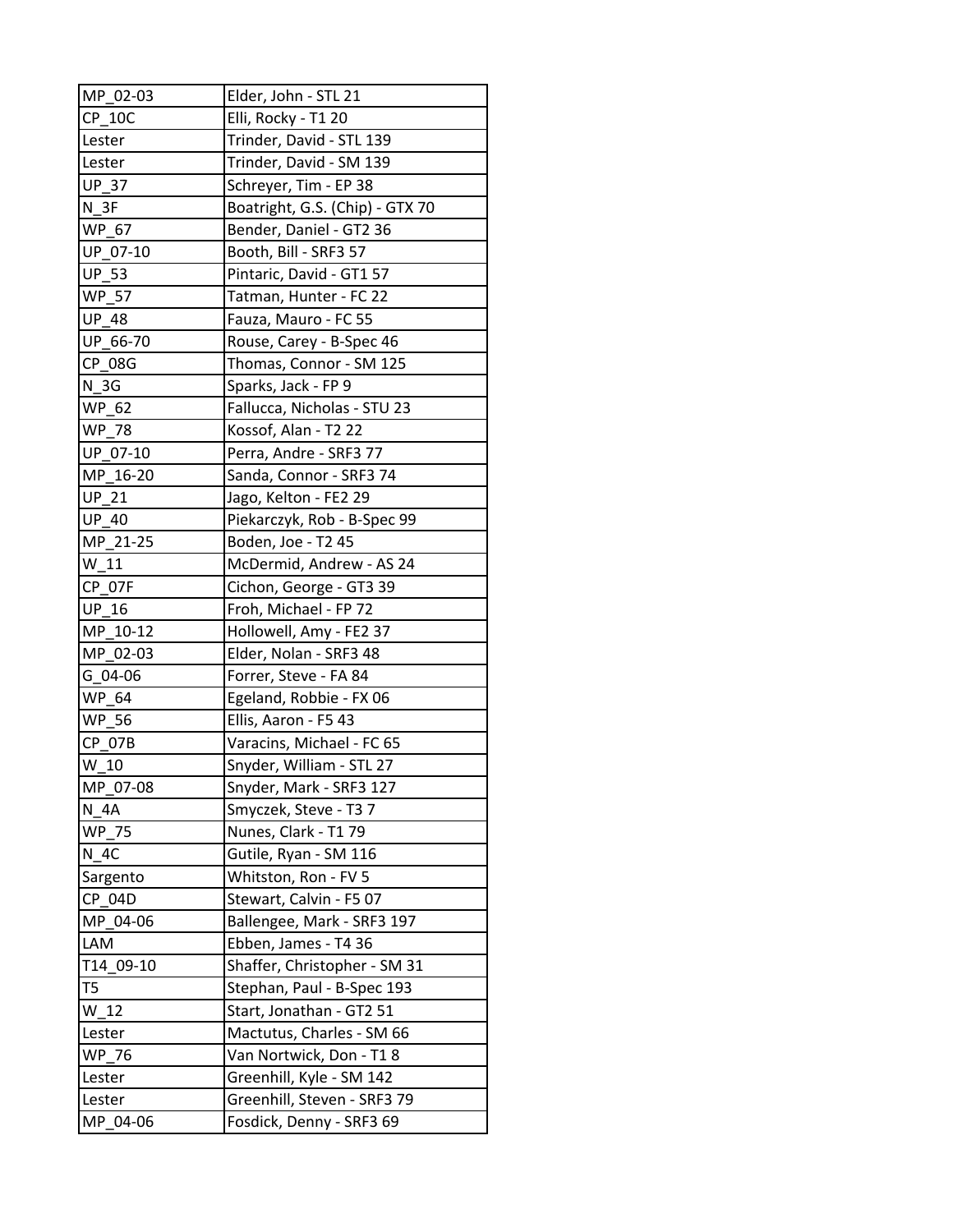| <b>UP_59</b>    | Ruckh, Richard - GT2 40       |
|-----------------|-------------------------------|
| <b>CP 13A</b>   | Vickerman, Eric - HP 10       |
| LAM             | Ebben, Cliff - GT1 3          |
| <b>LAM</b>      | Lamers, Denny - GT1 6         |
| N <sub>2B</sub> | Jennerjahn, Chris - SRF3 46   |
| N <sub>2B</sub> | Jennerjahn, Chris - FV 46     |
| S               | Johnson, Reid - SRF3 78       |
| T14 19-20       | McCammon, Phillip - SM 48     |
| UP_01           | Leuci, Domenico - SM 46       |
| W 08            | Goughary, James - SRF3 63     |
| <b>WP 47</b>    | Pancea, Lucian - P2 99        |
| LAM             | Ebben, Cam - SM 155           |
| N 1C            | Lesueur, Devin - FC 05        |
| $N_3B$          | Bartz, Jeffrey - FF 33        |
| <b>UP_22</b>    | Black, Stewart - B-Spec 4     |
| Lester          | Harris, Keith - STL 147       |
| Lester          | Harris, Keith - SM 147        |
| <b>UP 33</b>    | Scully, Gordon - FF 13        |
| $MP_26$         | Knuteson, Roger - T4 4        |
| <b>WP 74</b>    | Jorgenson, Jeff - F5 06       |
| <b>WP 77</b>    | Ping, Zack - P2 77            |
| <b>WP 77</b>    | Ping, Zack - SRF3 76          |
| S               | Daughtery, David - B-Spec 40  |
| <b>WP 82</b>    | Segrini, Jordan Rick - SM 108 |
| CP 05A          | Collier, Kirk - SRF3 146      |
| <b>WP 48</b>    | Carlson, Joshua - GT1 136     |
| <b>WP 82</b>    | Barroso, Frankie - SM 148     |
| T14 13          | Hansen, Joshua - SM 44        |
| T14 13          | Hansen, Joshua - STL 44       |
| MP 01           | Lederman, Jeffrey - P1 55     |
| W 09            | Kephart, Bill - FF 137        |
| $N_1G$          | Keller, Robert - FP 29        |
| <b>CP 12A</b>   | Kohls, Steven - SM 57         |
| WP 70-72        | Shoff, Darryl - P1 94         |
| MP_02-03        | Elder, Justin - SRF3 91       |
| MP 02-03        | Elder, Justin - GT2 19        |
| <b>CP 07E</b>   | Gnadt, Mike - FP 74           |
| <b>UP 57</b>    | Kautz, Tim - FF 83            |
| MP 16-20        | Kautz, Calvin - SRF3 88       |
| S               | Loughman, Lance - EP 20       |
| CP 08D          | Harding, Derek - FV 32        |
| T14 05-06       | Abrom, Antonio - SM 30        |
| <b>WP 68</b>    | Palfenier, David - STL 40     |
| W 10            | Vaughan, Steven - FX 2        |
| $CP_11B$        | Lamb, Gerald - FP 42          |
| <b>WP 60</b>    | Downing, Matt - B-Spec 36     |
| MP 13-15        | Glodowski, David - SRF3 33    |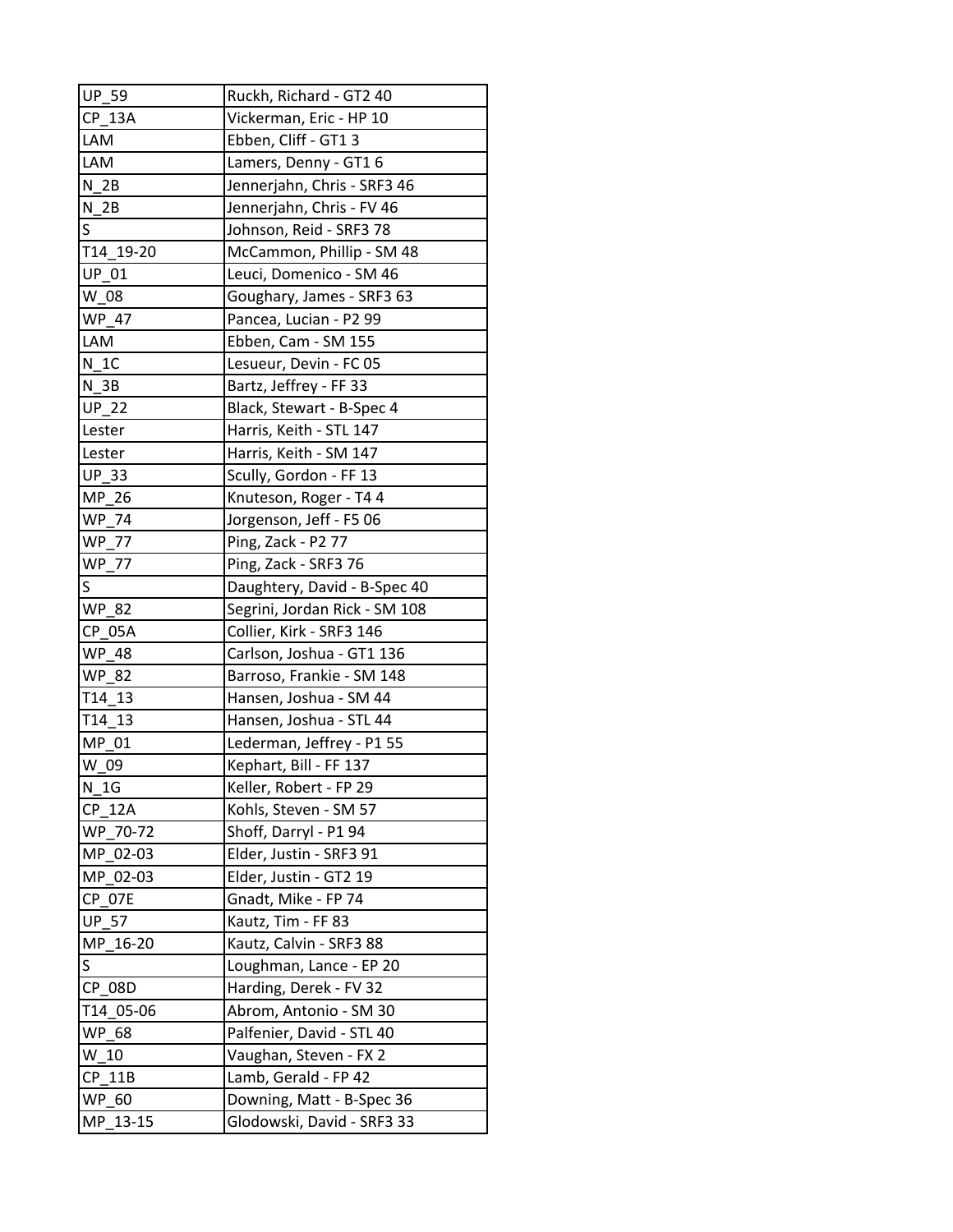| MP 07-08       | Holt, Judson - SRF3 188           |
|----------------|-----------------------------------|
| <b>UP 18</b>   | Wiegner, Thomas - STU 113         |
| MP 10-12       | Campbell, Doug - FE2 53           |
| MP 10-12       | Dickerson, David - SRF3 38        |
| MP 10-12       | Strickland, Whitney - SRF3 80     |
| MP 10-12       | Strickland, Whitney - FE2 84      |
| MP 07-08       | Glanger, Gary - SRF3 18           |
| MP 07-08       | Musaeus, Nils - SRF3 136          |
| T5             | Dickey, Richard - T4 71           |
| <b>UP 64</b>   | Rider, Dwight - SRF3 65           |
| <b>WP 59</b>   | Gruber, Camden - SM 24            |
| <b>WP 81</b>   | Wagner, Derek - T3 122            |
| T14 03-04      | Barfield, Zack - SM 107           |
| <b>WP 83</b>   | McRee, Eric - F5 48               |
| MP 13-15       | Wilke, Robert - SRF3 87           |
| MP_07-08       | Clark, Colin - SRF3 28            |
| W 01-02        | Zilisch, Connor - SM 172          |
| UP 27-30       | Marklein, Dennis - FE2 21         |
| S              | Griesinger, Eric - FP 69          |
| T <sub>5</sub> | Holmstrom, Ricky - B-Spec 5       |
| <b>CP 10A</b>  | Slusher, Todd - P1 62             |
| W 04           | Towns, Avery - FX 5               |
| Lester         | Mooney, Richard - T4 29           |
| UP 66-70       | Carter, Kent - B-Spec 92          |
| WP_51-54       | Farischon, Grayson - SM 59        |
| WP 51-54       | Farischon, Grayson - GTX 37       |
| S              | Phillips, John - B-Spec 43        |
| MP 13-15       | Dueck, Lauren - SRF3 32           |
| <b>UP 25</b>   | Thomae, Michael - SM 93           |
| S              | Gauper, Greg - HP 15              |
| W 03           | Maioriello, Anthony - SM 117      |
| $N_1E$         | Andersen, Jeff - FP 02            |
| Lester         | Novak, Matthew - SM 11            |
| MP_21-25       | Martin, Nathan - T2 6             |
| UP 27-30       | Conger, Alex - FA 15              |
| S              | Stanford, Tom - GT2 120           |
| <b>UP 36</b>   | Davis, Kevin - FA 44              |
| MP 16-20       | Angus, Steven - SRF3 03           |
| MP 21-25       | Boden, Mark - GT2 46              |
| MP 21-25       | Boden, Mark - T2 46               |
| <b>UP 24</b>   | Livingston, Jr., David H. - FF 85 |
| MP 16-20       | Angus, Gregory - SRF3 67          |
| W 01-02        | Clemons, JR, Steven - SM 76       |
| Sargento       | Whitston, Zachary - FV 27         |
| CP 06A         | Funk, Chris - SRF3 54             |
| MP 21-25       | Kezman, Tim - AS 144              |
| MP_21-25       | Kezman, Tim - T2 144              |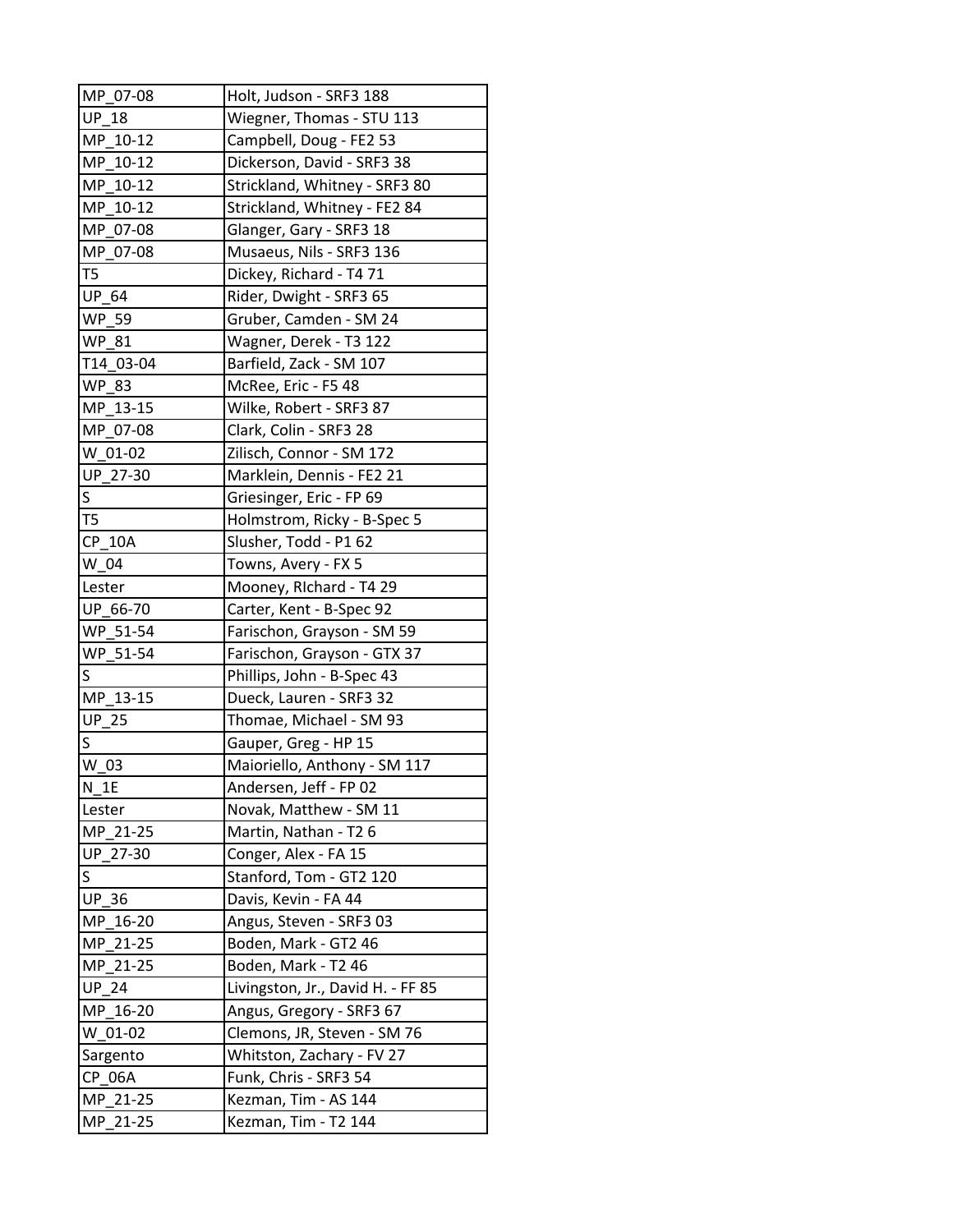| CP 09C                  | Dittman, Rick - GT1 124         |
|-------------------------|---------------------------------|
| <b>UP 03</b>            | Romito, Adam - GT1 42           |
| MP 07-08                | Pigeon, Ben - SRF3 116          |
| W 07                    | Wiles, Stephen - GT1 22         |
| <b>CP 08C</b>           | Fornetti, Tony - SM 14          |
| W 01-02                 | Harmon, Noah - SM 167           |
| <b>UP 23</b>            | Schmidt, Josh - B-Spec 119      |
| <b>UP 34</b>            | Gersch, Joseph - B-Spec 19      |
| MP_21-25                | Koenig, Joe - GT2 172           |
| MP_21-25                | Koenig, Joe - T2 172            |
| <b>UP 05</b>            | Radmann, Rob - FA 5             |
| MP_16-20                | Michalak, Christopher - SRF3 24 |
| Lester                  | Silver, Samantha - SM 88        |
| UP 66-70                | Falk, Leann - T4 26             |
| <b>CP 11E</b>           | Valeo, Jeffrey - FV 88          |
| Lester                  | Hayes, Sean - SM 194            |
| WP_46                   | Wolf, Ross - P2 1               |
| S                       | Werner, Leland - SM 85          |
| UP_63                   | Brakke, Jon - EP 89             |
| Lester                  | Williams, Daniel - SM 38        |
| S                       | Stretch, Bob - SM 98            |
| <b>UP 45</b>            | Stuckart, Avery - SM 131        |
| <b>CP 10D</b>           | Anderson, Benjamin - SRF3 31    |
| UP 66-70                | Hancock, David - B-Spec 18      |
| $\overline{\mathsf{S}}$ | Hart, Michael - FP 35           |
| S                       | Lewis, Hayes - HP 6             |
| <b>CP 11F</b>           | Richardson, Rich - FV 99        |
| <b>WP 86</b>            | Barker, Ethan - FX 33           |
| <b>WP 86</b>            | Barker, Ethan - T4 117          |
| <b>UP 44</b>            | Weaver, Doug - FP 3             |
| N 2D                    | Giuffre, Matt - B-Spec 52       |
| Lester                  | Grau, Max - STL 11              |
| <b>UP 56</b>            | Wellner, Robert - SRF3 86       |
| <b>UP_54</b>            | Pecore, Evan - GT2 94           |
| <b>UP 62</b>            | Piselli, Anthony - STU 114      |
| W 01-02                 | Annunziata, Thomas - SM 115     |
| W 01-02                 | Stanfield, Alex - SM 05         |
| <b>UP 71</b>            | Wallschlaeger, Bill - FC 3      |
| W 01-02                 | Walker, Jake - SM 70            |
| MP 13-15                | Barton, Robert - SRF3 42        |
| S                       | Bymaster, Michael - FV 4        |
| <b>UP 33</b>            | Budzinski, Elliott - FF 49      |
| <b>UP 46</b>            | Slechta, James - STU 75         |
| $MP_26$                 | Knuteson, Jason - F5 92         |
| $N_2F$                  | Pribyl, Jason - STL 59          |
| W 13                    | Gyann, John - P2 47             |
| <b>UP 04</b>            | Zorbas, Theodoros - FA 96       |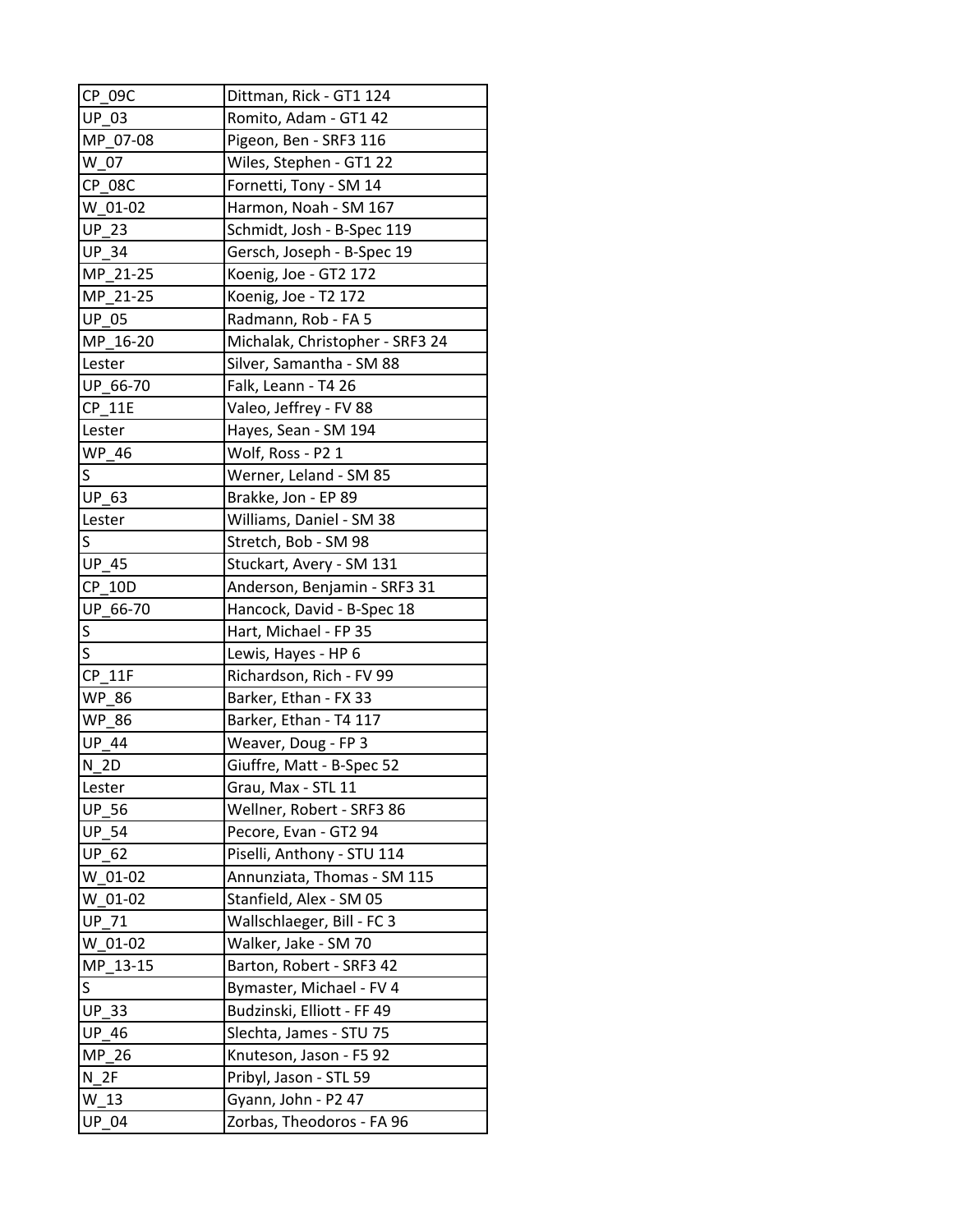| S                       | Simaras, James - FP 95             |
|-------------------------|------------------------------------|
| UP 27-30                | Budres, David - GT2 95             |
| Lester                  | Williams, Breton - SM 52           |
| Lester                  | Williams, Breton - T3 52           |
| Sargento                | Whitston, Andrew - FV 12           |
| UP_49                   | Vogel, Grant - SRF3 44             |
| $W_13$                  | Gyann, Greg - P2 83                |
| UP_06                   | Weisberg, John - STU 2             |
| MP 21-25                | O'Toole, Matthew - T2 3            |
| <b>UP 06</b>            | Weisberg, Dinah - T3 01            |
| MP_21-25                | O'Toole, Tom - T2 35               |
| S                       | Anastopoulos, Tim - FP 61          |
| S                       | Dalton, Michael J - T4 88          |
| $\overline{\mathsf{s}}$ | Wetenkamp, Jenson - SM 8           |
| <b>UP 50</b>            | Vogel, John - SRF3 47              |
| UP 41-43                | Leverone, Nick - SM 94             |
| WP_71-72                | Monette, Bailey - FE2 15           |
| UP 41-43                | Gill, Rowan - SM 174               |
| Sargento                | Whitston, Steve - FV 08            |
| S                       | Harding, Dan - SM 184              |
| UP_72-75                | Gagliardo, Michael - SM 9          |
| T <sub>5</sub>          | Reina, Filippo - EP 21             |
| <b>UP 11</b>            | Gilbert, Kyle - AS 15              |
| <b>UP 25</b>            | O'Hara, Pat - SM 43                |
| S                       | Sargis, Steve - HP 78              |
| N<br>3E                 | Ostrowski, Will - FP 30            |
| S                       | Bertolucci, Alexander - FV 8       |
| S                       | Dvorak, James - SM 89              |
| <b>WP</b><br>-66        | Green, Austin - GT2 96             |
| MP 21-25                | Womack, Patrick - GT2 2            |
| MP_21-25                | Womack, Patrick - T2 20            |
| $CP_10C$                | Gross, Robert - FF 62              |
|                         | Singer, Jesse - SM 192             |
|                         | Conners, Rob - B-Spec 132          |
|                         | Bertagnoli, Alex - SM 3            |
| CP 11G                  | Guenther, Daniel - FV 41           |
|                         | Neudorf, Jonathan - SM 95          |
|                         | Witherspoon, John Patrick - FE2 88 |
|                         | Sawalich, William - GT2 08         |
|                         | Ebben, Joe - GT2 99                |
|                         | Berlin, James - T3 12              |
|                         | Fandozzi, Kevin - FC 4             |
|                         | Boes, Barry - GT2 32               |
|                         |                                    |
|                         |                                    |
|                         |                                    |
|                         |                                    |